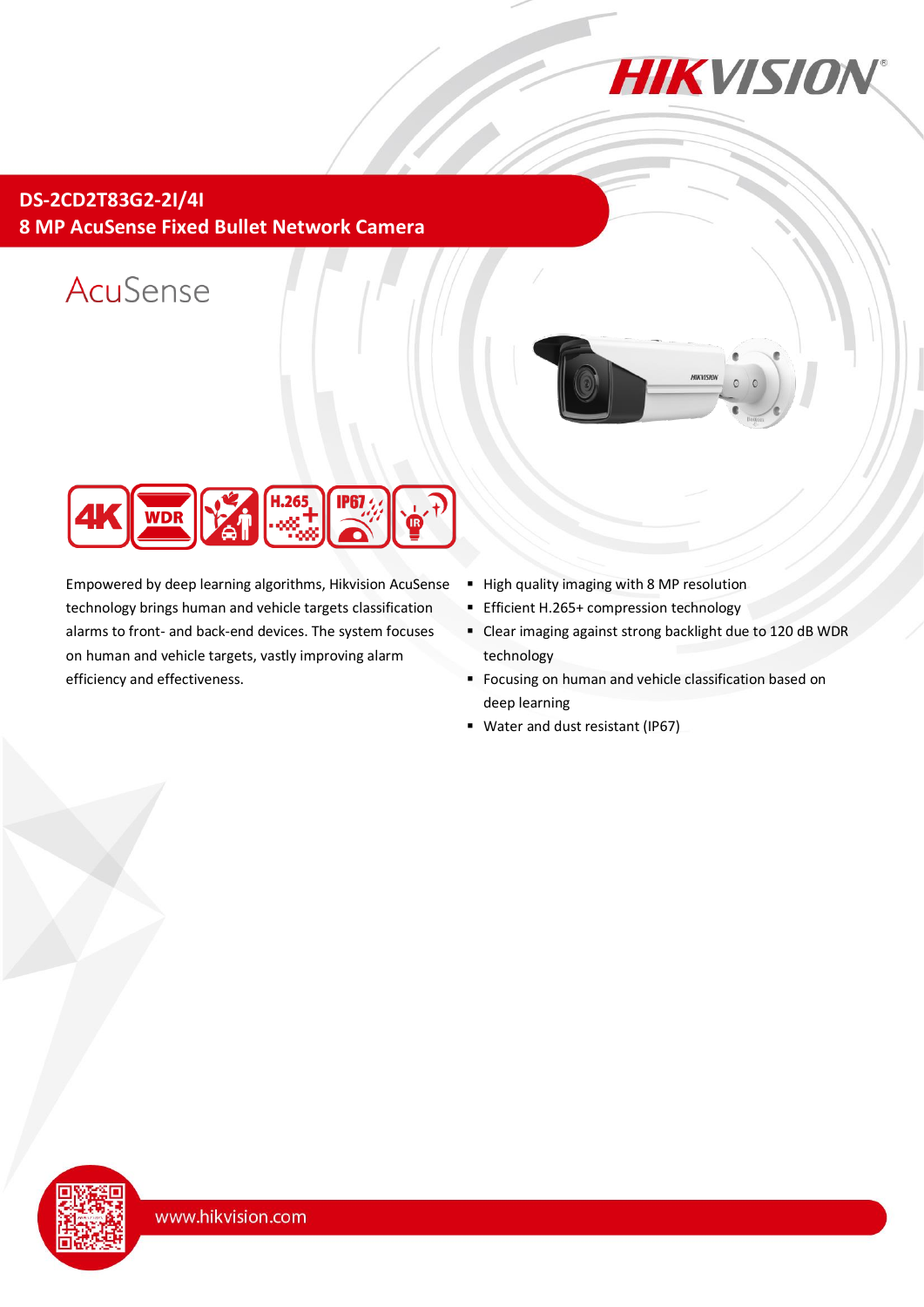

## **Specification**

| Camera                        |                                                                  |  |  |  |  |  |
|-------------------------------|------------------------------------------------------------------|--|--|--|--|--|
| Image Sensor                  | 1/2.8" Progressive Scan CMOS                                     |  |  |  |  |  |
| Min. Illumination             | Color: 0.005 Lux @ (F1.6, AGC ON), B/W: 0 Lux with IR            |  |  |  |  |  |
| <b>Shutter Speed</b>          | 1/3 s to 1/100,000 s                                             |  |  |  |  |  |
| Slow Shutter                  | Yes                                                              |  |  |  |  |  |
| P/N                           | P/N                                                              |  |  |  |  |  |
| Wide Dynamic Range            | 120 dB                                                           |  |  |  |  |  |
| Day & Night                   | IR cut filter                                                    |  |  |  |  |  |
| Angle Adjustment              | Pan: 0° to 360°, tilt: 0° to 90°, rotate: 0° to 360°             |  |  |  |  |  |
| Lens                          |                                                                  |  |  |  |  |  |
| Lens Type                     | Fixed focal lens, 2.8, 4, and 6 mm optional                      |  |  |  |  |  |
|                               | 2.8 mm, horizontal FOV 107°, vertical FOV 57°, diagonal FOV 128° |  |  |  |  |  |
| Focal Length & FOV            | 4 mm, horizontal FOV 87°, vertical FOV 46°, diagonal FOV 105°    |  |  |  |  |  |
|                               | 6 mm, horizontal FOV 54°, vertical FOV 29°, diagonal FOV 63°     |  |  |  |  |  |
| Lens Mount                    | M12                                                              |  |  |  |  |  |
| Iris Type                     | Fixed                                                            |  |  |  |  |  |
| Aperture                      | F1.6                                                             |  |  |  |  |  |
| <b>DORI</b>                   |                                                                  |  |  |  |  |  |
|                               | 2.8 mm: D: 88 m, O: 35 m, R: 17 m, I: 9 m                        |  |  |  |  |  |
| <b>DORI</b>                   | 4 mm: D: 108 m, O: 43 m, R: 22 m, I: 11 m                        |  |  |  |  |  |
|                               | 6 mm: D: 177 m, O: 70 m, R: 35 m, I: 18 m                        |  |  |  |  |  |
| Illuminator                   |                                                                  |  |  |  |  |  |
| Supplement Light Type         | IR                                                               |  |  |  |  |  |
| <b>Smart Supplement Light</b> | Yes                                                              |  |  |  |  |  |
| IR Wavelength                 | 850 nm                                                           |  |  |  |  |  |
| IR Range                      | $-21:$ up to 60 m                                                |  |  |  |  |  |
|                               | -41: up to 80 m                                                  |  |  |  |  |  |
| <b>Video</b>                  |                                                                  |  |  |  |  |  |
| Max. Resolution               | 3840 × 2160                                                      |  |  |  |  |  |
| Main Stream                   | 50 Hz: 20 fps (3840 × 2160)                                      |  |  |  |  |  |
|                               | 25 fps (3200 × 1800, 2688 × 1520, 1920 × 1080, 1280 × 720)       |  |  |  |  |  |
|                               | 60 Hz: 20 fps (3840 × 2160)                                      |  |  |  |  |  |
|                               | 30 fps (3200 × 1800, 2688 × 1520, 1920 × 1080, 1280 × 720)       |  |  |  |  |  |
| Sub Stream                    | 50 Hz: 25 fps (640 × 480, 640 × 360)                             |  |  |  |  |  |
|                               | 60 Hz: 30 fps (640 × 480, 640 × 360)                             |  |  |  |  |  |
| Third Stream                  | 50 Hz: 10 fps (1920 × 1080, 1280 × 720, 640 × 480, 640 × 360)    |  |  |  |  |  |
|                               | 60 Hz: 10 fps (1920 × 1080, 1280 × 720, 640 × 480, 640 × 360)    |  |  |  |  |  |
|                               | *Third stream is supported under certain settings.               |  |  |  |  |  |
| Video Compression             | Main stream: H.265/H.264/H.264+/H.265+                           |  |  |  |  |  |
|                               | Sub-stream: H.265/H.264/MJPEG                                    |  |  |  |  |  |
|                               | Third stream: H.265/H.264                                        |  |  |  |  |  |
|                               | *Third stream is supported under certain settings.               |  |  |  |  |  |
| Video Bit Rate                | 32 Kbps to 16 Mbps                                               |  |  |  |  |  |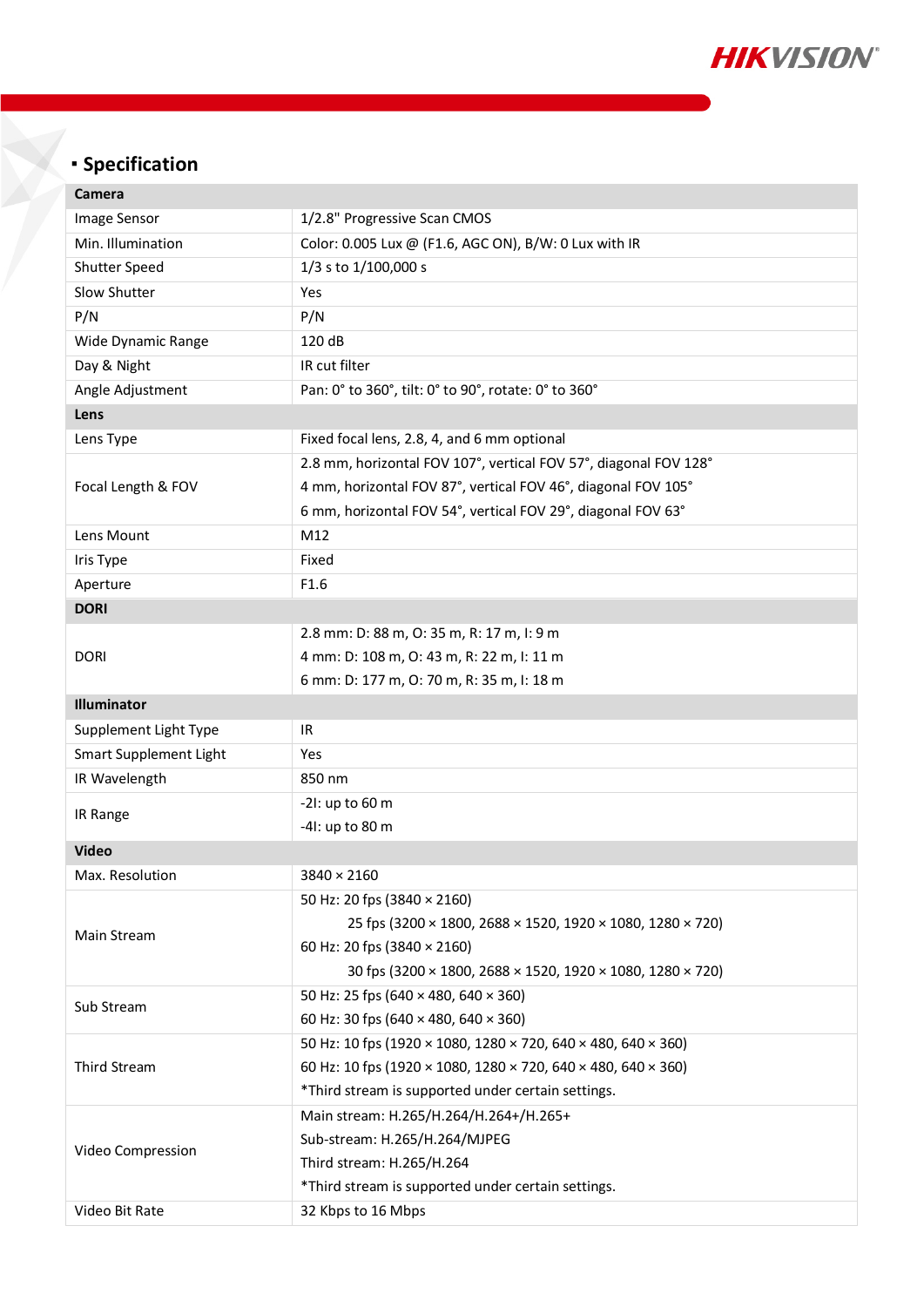

| H.264 Type                  | Baseline Profile/Main Profile/High Profile                                                                                                                                                                                             |  |  |  |  |
|-----------------------------|----------------------------------------------------------------------------------------------------------------------------------------------------------------------------------------------------------------------------------------|--|--|--|--|
| H.265 Type                  | Main Profile                                                                                                                                                                                                                           |  |  |  |  |
| $H.264+$                    | Main stream supports                                                                                                                                                                                                                   |  |  |  |  |
| $H.265+$                    | Main stream supports                                                                                                                                                                                                                   |  |  |  |  |
| <b>Bit Rate Control</b>     | CBR/VBR                                                                                                                                                                                                                                |  |  |  |  |
| Scalable Video Coding (SVC) | H.264 and H.265 encoding                                                                                                                                                                                                               |  |  |  |  |
| Region of Interest (ROI)    | 1 fixed region for main stream and sub-stream                                                                                                                                                                                          |  |  |  |  |
| <b>Network</b>              |                                                                                                                                                                                                                                        |  |  |  |  |
| Protocols                   | TCP/IP, ICMP, HTTP, HTTPS, FTP, DHCP, DNS, DDNS, RTP, RTSP, NTP, UPnP, SMTP,<br>IGMP, 802.1X, QoS, IPv4, IPv6, UDP, Bonjour, SSL/TLS, PPPoE, SNMP                                                                                      |  |  |  |  |
| Simultaneous Live View      | Up to 6 channels                                                                                                                                                                                                                       |  |  |  |  |
| <b>API</b>                  | Open Network Video Interface (Profile S, Profile G), ISAPI, SDK                                                                                                                                                                        |  |  |  |  |
| User/Host                   | Up to 32 users. 3 user levels: administrator, operator and user                                                                                                                                                                        |  |  |  |  |
| Security                    | Password protection, complicated password, HTTPS encryption, IP address filter,<br>Security Audit Log, basic and digest authentication for HTTP/HTTPS, TLS 1.1/1.2, WSSE<br>and digest authentication for Open Network Video Interface |  |  |  |  |
| Network Storage             | NAS (NFS, SMB/CIFS), auto network replenishment (ANR)                                                                                                                                                                                  |  |  |  |  |
| Client                      | iVMS-4200, Hik-Connect, Hik-Central                                                                                                                                                                                                    |  |  |  |  |
|                             | Plug-in required live view: IE 10, IE 11                                                                                                                                                                                               |  |  |  |  |
| Web Browser                 | Plug-in free live view : Chrome 57.0+, Firefox 52.0+                                                                                                                                                                                   |  |  |  |  |
|                             | Local service: Chrome 57.0+, Firefox 52.0+                                                                                                                                                                                             |  |  |  |  |
| Image                       |                                                                                                                                                                                                                                        |  |  |  |  |
| Image Parameters Switch     | Yes                                                                                                                                                                                                                                    |  |  |  |  |
| <b>Image Settings</b>       | Rotate, mirror, privacy mask, saturation, brightness, contrast, sharpness, gain, white<br>balance adjustable by client software or web browser                                                                                         |  |  |  |  |
| Day/Night Switch            | Day, Night, Auto, Schedule                                                                                                                                                                                                             |  |  |  |  |
| Image Enhancement           | BLC, HLC, 3D DNR                                                                                                                                                                                                                       |  |  |  |  |
| <b>SNR</b>                  | $\geq$ 52 dB                                                                                                                                                                                                                           |  |  |  |  |
| <b>Interface</b>            |                                                                                                                                                                                                                                        |  |  |  |  |
| Ethernet Interface          | 1 RJ45 10 M/100 M self-adaptive Ethernet port                                                                                                                                                                                          |  |  |  |  |
| On-board Storage            | Built-in memory card slot, support micro SD card, up to 256 GB                                                                                                                                                                         |  |  |  |  |
| Hardware Reset              | Yes                                                                                                                                                                                                                                    |  |  |  |  |
| <b>Event</b>                |                                                                                                                                                                                                                                        |  |  |  |  |
| <b>Basic Event</b>          | Motion detection (human and vehicle targets classification), video tampering alarm,<br>exception                                                                                                                                       |  |  |  |  |
| <b>Smart Event</b>          | Line crossing detection, intrusion detection, human and vehicle targets classification                                                                                                                                                 |  |  |  |  |
| <b>Face Detection</b>       | Yes                                                                                                                                                                                                                                    |  |  |  |  |
| General                     |                                                                                                                                                                                                                                        |  |  |  |  |
| Linkage Method              | Upload to FTP/memory card/NAS, notify surveillance center, trigger recording, trigger<br>capture, send email                                                                                                                           |  |  |  |  |
| Camera Material             | Aluminum alloy body<br>Sun shield, IR cover: plastic                                                                                                                                                                                   |  |  |  |  |
| Camera Dimension            | $\emptyset$ 105 mm × 293 mm ( $\emptyset$ 4.13" × 11.53")                                                                                                                                                                              |  |  |  |  |
| Package Dimension           | 386 mm × 156 mm × 155 mm (15.2" × 6.2" × 6.2")                                                                                                                                                                                         |  |  |  |  |
| Camera Weight               | Approx. 1090 g (2.4 lb.)                                                                                                                                                                                                               |  |  |  |  |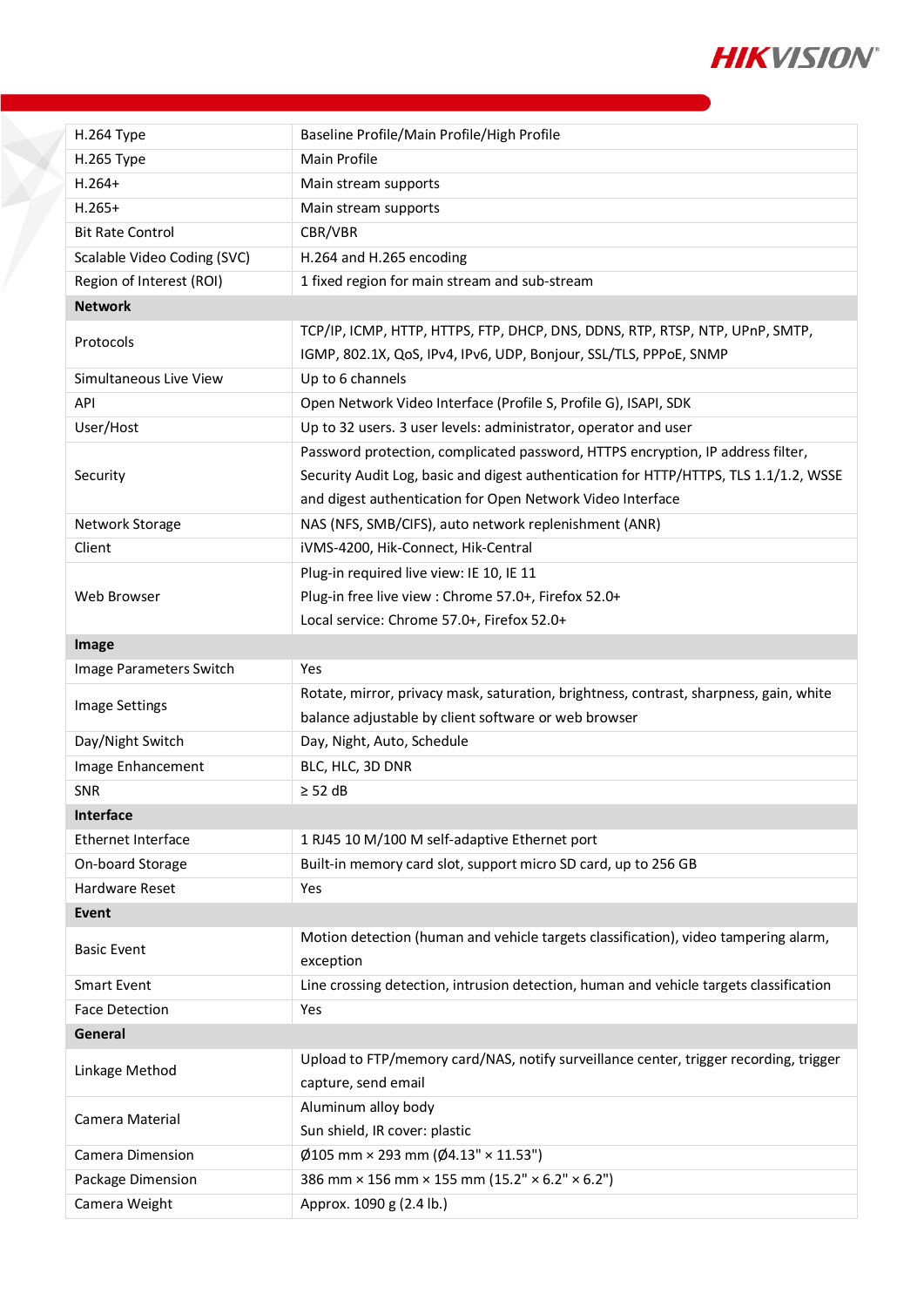

| With Package Weight                        | Approx. 1590 g (3.5 lb.)                                                                                                                                                                                                                                                                                                                                         |  |  |  |  |
|--------------------------------------------|------------------------------------------------------------------------------------------------------------------------------------------------------------------------------------------------------------------------------------------------------------------------------------------------------------------------------------------------------------------|--|--|--|--|
| <b>Storage Conditions</b>                  | -30 °C to 60 °C (-22 °F to 140 °F). Humidity 95% or less (non-condensing)                                                                                                                                                                                                                                                                                        |  |  |  |  |
| <b>Startup and Operating</b><br>Conditions | -30 °C to 60 °C (-22 °F to 140 °F). Humidity 95% or less (non-condensing)                                                                                                                                                                                                                                                                                        |  |  |  |  |
| Web Client Language                        | 33 languages<br>English, Russian, Estonian, Bulgarian, Hungarian, Greek, German, Italian, Czech, Slovak,<br>French, Polish, Dutch, Portuguese, Spanish, Romanian, Danish, Swedish, Norwegian,<br>Finnish, Croatian, Slovenian, Serbian, Turkish, Korean, Traditional Chinese, Thai,<br>Vietnamese, Japanese, Latvian, Lithuanian, Portuguese (Brazil), Ukrainian |  |  |  |  |
| <b>General Function</b>                    | Anti-flicker, heartbeat, password reset via email, pixel counter                                                                                                                                                                                                                                                                                                 |  |  |  |  |
| <b>Firmware Version</b>                    | V5.5.113                                                                                                                                                                                                                                                                                                                                                         |  |  |  |  |
| Software Reset                             | Yes                                                                                                                                                                                                                                                                                                                                                              |  |  |  |  |
| Power Consumption and Current              | $-21$ :<br>12 VDC, 0.67 A, max. 8.0W<br>PoE (802.3af, 36 V to 57 V), 0.25 A to 0.16 A, max. 9.0 W<br>$-41:$<br>12 VDC, 0.92 A, max. 11.0 W<br>PoE (802.3af, 36 V to 57 V), 0.35 A to 0.22 A, max. 12.5 W                                                                                                                                                         |  |  |  |  |
| Power Supply                               | 12 VDC ± 25%, reverse polarity protection<br>PoE: 802.3af, Class 3                                                                                                                                                                                                                                                                                               |  |  |  |  |
| Power Interface                            | Ø5.5 mm coaxial power plug                                                                                                                                                                                                                                                                                                                                       |  |  |  |  |
| Approval                                   |                                                                                                                                                                                                                                                                                                                                                                  |  |  |  |  |
| <b>EMC</b>                                 | FCC (47 CFR Part 15, Subpart B); CE-EMC (EN 55032: 2015, EN 61000-3-2: 2014, EN<br>61000-3-3: 2013, EN 50130-4: 2011 +A1: 2014); RCM (AS/NZS CISPR 32: 2015); IC<br>(ICES-003: Issue 6, 2016); KC (KN 32: 2015, KN 35: 2015)                                                                                                                                     |  |  |  |  |
| Safety                                     | UL (UL 60950-1); CB (IEC 60950-1:2005 + Am 1:2009 + Am 2:2013); CE-LVD (EN<br>60950-1:2005 + Am 1:2009 + Am 2:2013)                                                                                                                                                                                                                                              |  |  |  |  |
| Environment                                | CE-RoHS (2011/65/EU); WEEE (2012/19/EU); Reach (Regulation (EC) No 1907/2006)                                                                                                                                                                                                                                                                                    |  |  |  |  |
| Protection                                 | IP67 (IEC 60529-2013)                                                                                                                                                                                                                                                                                                                                            |  |  |  |  |

## **Available Model**

DS-2CD2T83G2-2I (2.8/4/6 mm) DS-2CD2T83G2-4I (2.8/4/6 mm)

## **Dimension**



Unit: mm (inch)